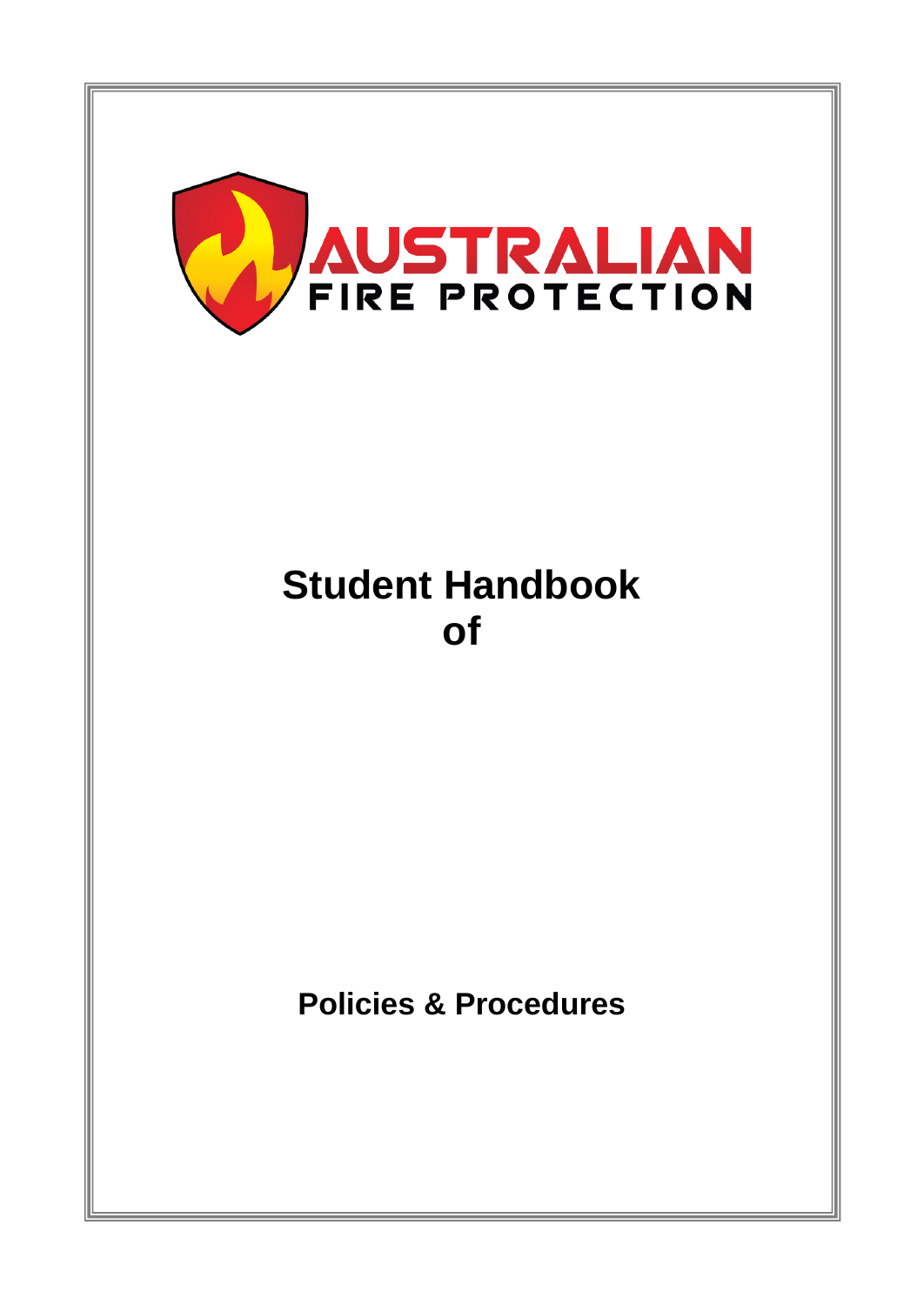#### **Rights and Responsibility**

The adult learning environment within the RTO encourages and supports the participation of people from diverse backgrounds. Australian Fire Protection Pty Ltd's aim is for each student to have an equal opportunity to learn in a supportive environment.

As an RTO, Australian Fire Protection Pty Ltd is responsible for the quality of the training and assessment in compliance with the Standards for Registered Training Organisations 2015, as well as the Vocational Quality Framework as a whole, and for the issuance of the AQF certification documentation.

#### **Students' Rights**

The RTO recognise that students have the right to:

- Expect the RTO to provide training of a high quality that recognises and appreciates their individual learning styles and needs;
- Have access to all the RTO's services regardless of educational background, gender, marital status, sexual preference, race, colour, pregnancy, national origin, ethnic or socio-economic background, physical or intellectual impairment, and religious or political affiliation;
- Have their prior learning, acquired competencies, and experience appropriately recognised in determining their requirements for training and assessment;
- Be advised of the learning outcomes and prescribed assessment tasks for the training program of their choice prior to its commencement;
- Appeal for a review of the results of an assessment;
- Expect to achieve the published learning outcomes from their training program, if they, in turn, devote the necessary time and diligence to it;
- Learn from fully qualified, competent and diligent trainers who observe their responsibility to address students' learning needs, assist them to achieve the course outcomes, and assess their students' work fairly;
- Learn in an appropriately appointed, safe and clean learning environment, free of all forms of harassment and discrimination;
- Be treated with dignity and fairness;
- Expect the RTO to be ethical and open in their dealings, their communications and their advertising;
- Expect the RTO to observe their duty of care to them;
- Efficient handling of administrative matters including the processing of fees, concessions, refunds etc;
- Privacy and confidentiality, and secure storage of student records in accordance with the RTO's policies, to the extent permitted by law.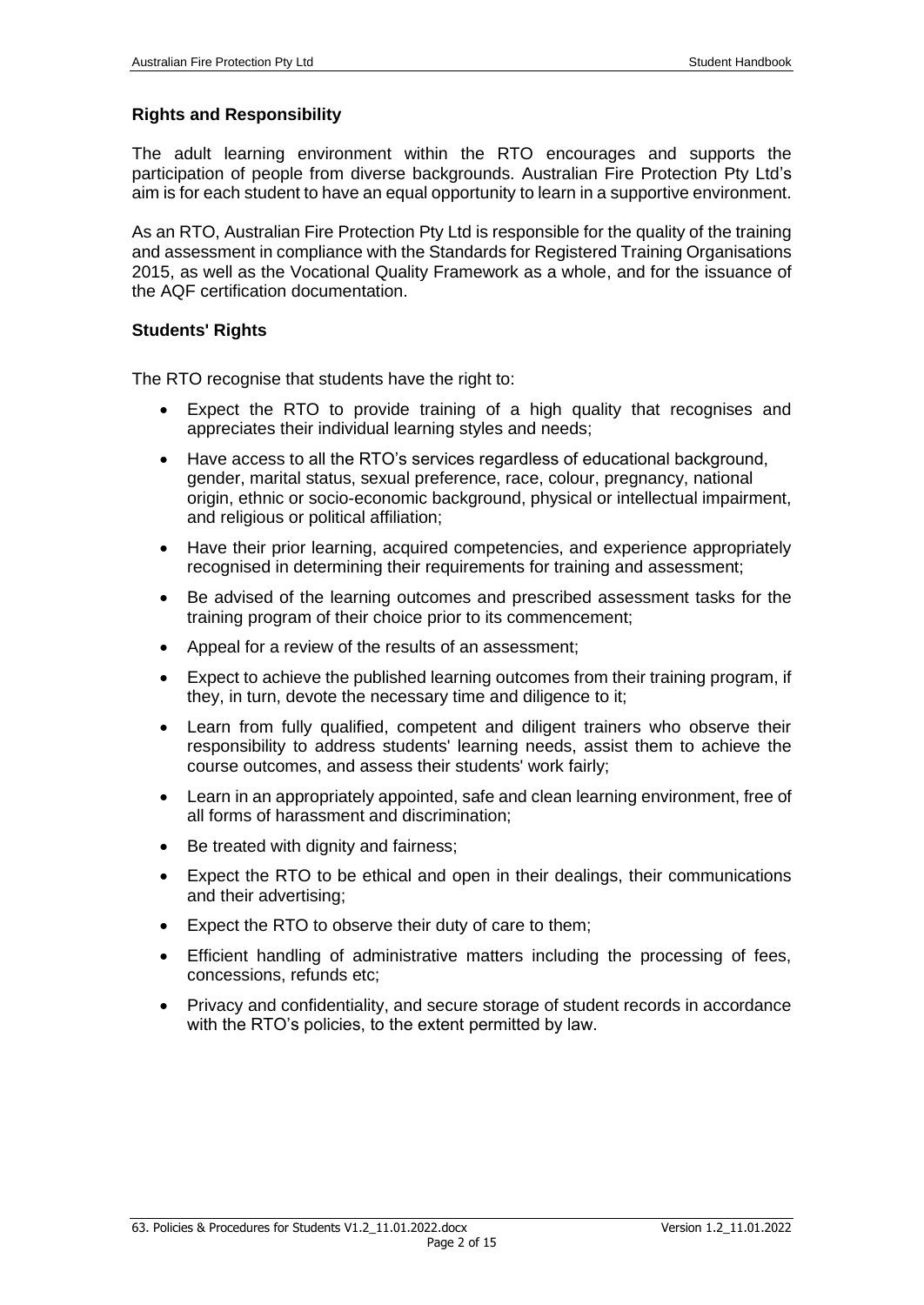## **Students' Responsibilities**

Students are responsible for:

- Understanding and accepting the enrolment conditions for the courses they undertake;
- Providing accurate information about themselves at the time of enrolment, and to advise Australian Fire Protection Pty Ltd of any personal information changes, including to their address or phone numbers within seven days;
- Paying of all fees and charges associated with their course;
- Signing in and out when attending training;
- Abiding by any dress code stipulated by Australian Fire Protection Pty Ltd;
- Not cheating or plagiarising in course work / assessments submitted for assessment;
- Recognising the rights of staff and other students to be treated with dignity and fairness, and behaving in an appropriate and acceptable manner towards them;
- Regular and punctual attendance;
- Ensuring they attend classes sober and drug free, and smoke in designated areas;
- The security of their personal possessions while attending a course;
- Promptly reporting all incidents of harassment or injury to the CEO;
- Respecting Australian Fire Protection Pty Ltd's property and observing policy guidelines and instructions for the use of equipment;
- Seeking clarification of their rights and responsibilities when in doubt;
- Asking for assistance and / or support when needed.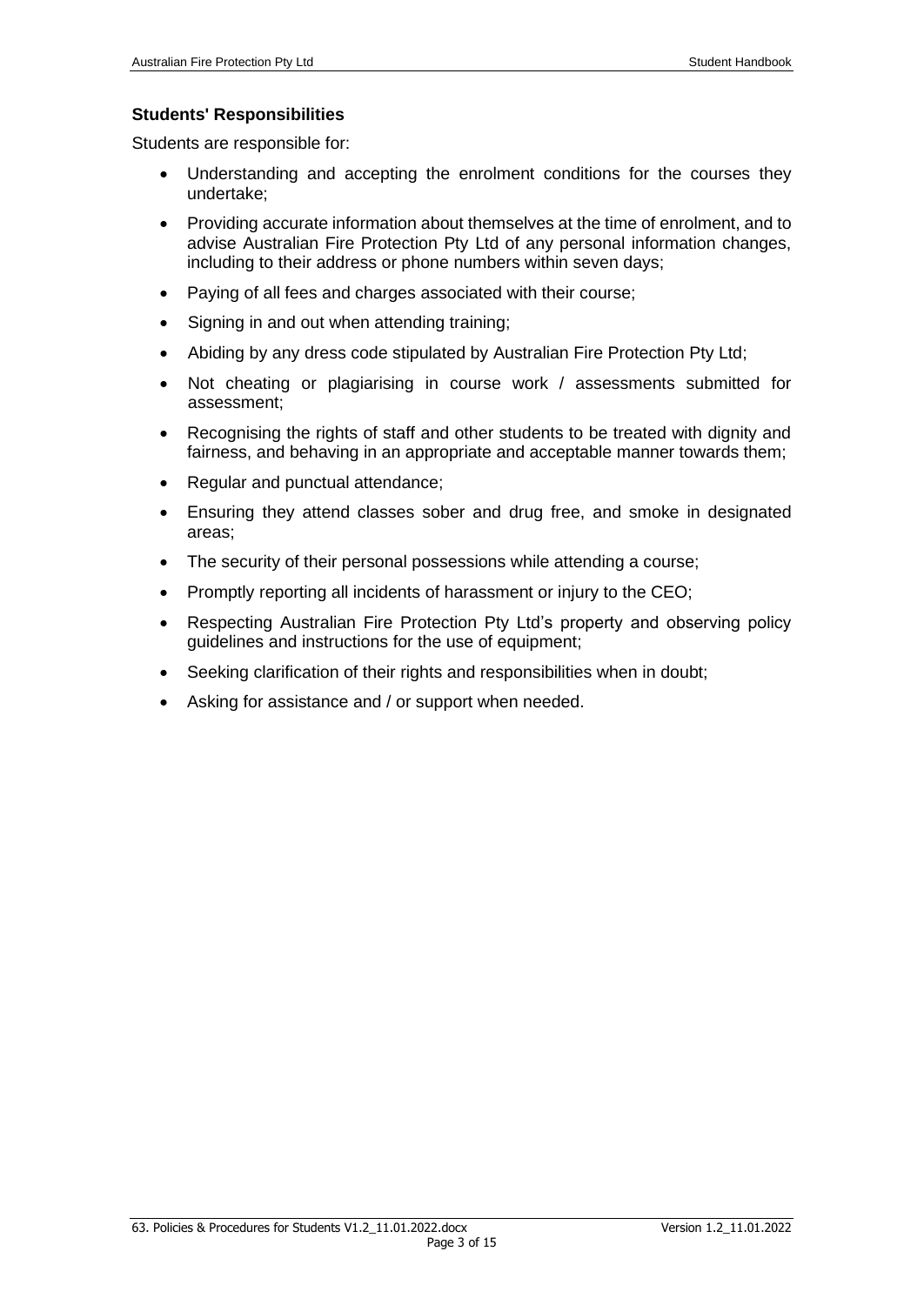## **Access and Equity**

Access and Equity policies are incorporated into operational procedures. Australian Fire Protection Pty Ltd prohibits discrimination towards any group or individuals in any form, inclusive of:

- Gender
- Pregnancy
- Race, colour, nationality, ethnic or religious background
- Marital status
- Physical or intellectual or psychiatric disability
- Homosexuality (male or female, actual or presumed)
- Age

Australian Fire Protection Pty Ltd encourages students with diverse backgrounds and a genuine interest in expanding their knowledge and skill to apply for admission into all courses.

Programs are designed and wherever possible, facilities set up to enhance flexibility of delivery in order to maximise the opportunity for access and participation by disadvantaged people.

## **Training Guarantee**

Australian Fire Protection Pty Ltd guarantees once you have commenced your course, training / assessment will be provided to allow you to complete the course.

## **Training that meets your needs**

Australian Fire Protection Pty Ltd is committed to ensuring you receive training, assessment and support services that meet your individual needs. To achieve this, we need to know what your needs are.

If you at any point through-out your course you require any assistance or support please discuss these needs with Australian Fire Protection Pty Ltd staff and we will do our best to help. If you have any special needs, including Language and Literacy, learning, mobility, visual impairment or hearing please notify staff as soon as possible, preferably at the start of your course, to allow us to cater for any of your needs. If you do not tell us about any condition that may affect your learning, we will not be able to assist you if the need arises. Any information you tell us in relation to your needs will remain confidential and only used to support you.

## **Changes to Agreed Services**

Where there are any changes to agreed services, Australian Fire Protection Pty Ltd will advise the learner, in writing as soon as practicable, including in relation to any new third party arrangements or a change in ownership or changes to existing third party arrangements.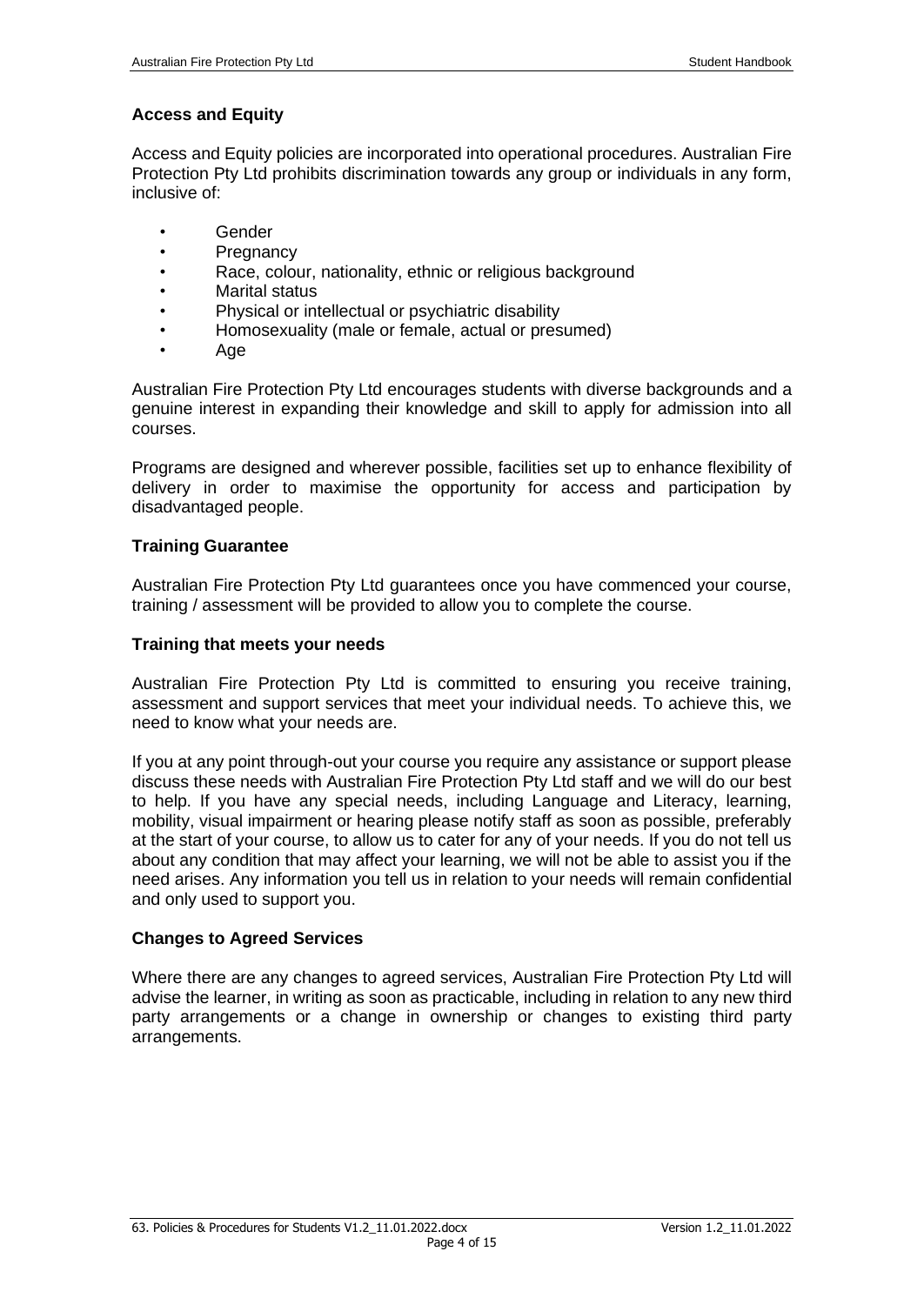## **Complaints Policy**

This policy and procedure is to provide clear and practical guidelines to ensure that complaints and appeals lodged with Australian Fire Protection Pty Ltd can be resolved, equitably and efficiently, in accordance with the principles of natural justice. The Complaints Policy is there to manage and respond to allegations involving the conduct of the RTO, its trainers, assessors or other staff, a third party providing services on the RTO's behalf, its trainers, assessors or other staff or student of Australian Fire Protection Pty Ltd.

The RTO acknowledges that a student, member of staff, or a member of the public, who has a complaint or appeal, has the right to raise the complaint or appeal and expect that every effort will be made to resolve it in accordance with this policy, without prejudice or fear of reprisal or victimisation.

The person making the complaint has the right to present the complaint or appeal formally and in writing.

Australian Fire Protection Pty Ltd will manage all complaints and appeals fairly, equitably and efficiently as possible.

Australian Fire Protection Pty Ltd will encourage the parties to approach the complaint or appeal with an open mind and to resolve problems through discussion and conciliation. Where a complaint or appeal cannot be resolved through discussion and conciliation, Australian Fire Protection Pty Ltd acknowledges the need for an appropriate external and independent person to mediate between the parties. The parties will be given the opportunity to formally present their case to the independent person.

Confidentiality will be maintained throughout the process of making and resolving complaints. Australian Fire Protection Pty Ltd seeks to protect the rights and privacy of all involved and to facilitate the return to a comfortable and productive learning environment.

A copy of this Policy is available to all students and staff via Australian Fire Protection Pty Ltd and is available in the Student Handbook of Policies and Procedures. The information will also contain details of external authorities that they may approach.

Where complaints or appeals have been received, RTOs must securely keep evidence of how the matter was dealt with and the outcome (including the timeframes). The RTO will use this information received via any complaint to review the RTO's processes and practices to ensure the issue doesn't happen again.

## **Procedure**

Should a student have a complaint or appeal, the following steps are to be followed:

- 1. If appropriate and possible, the Student should discuss the issue / complaint with the person involved to try and resolve it verbally.
- 2. If no resolution is reached the student should, if appropriate and possible, discuss the issue / complaint with his / her trainer to see if it can be resolved.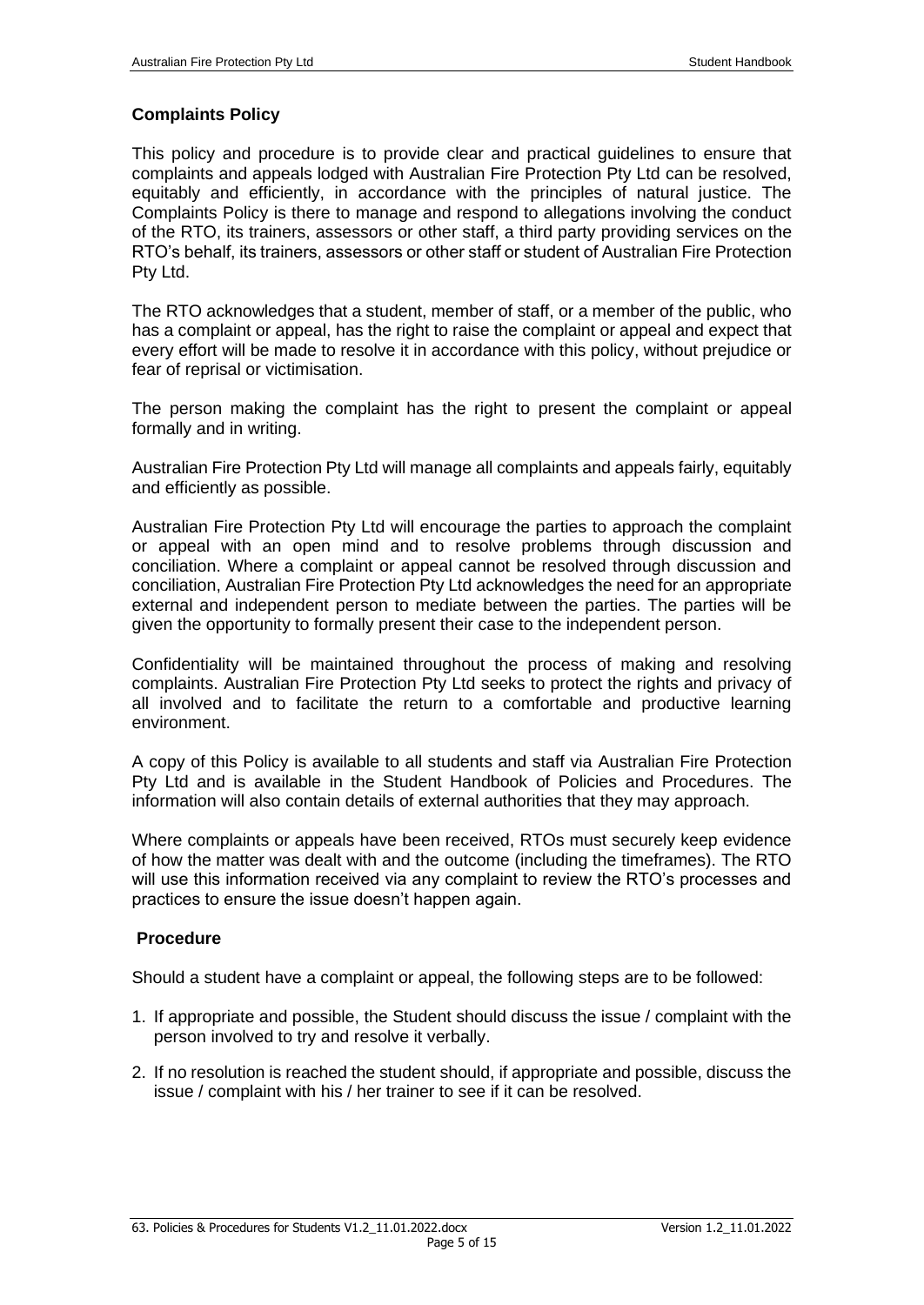- 3. If still no resolution can be reached, or the issue is not related to a fellow student or a trainer, the student must put the following information relating to the complaint or appeal in writing using the Complaints or Appeals Form.
	- A description of the complaint or appeal;
	- State whether they wish to formally present their case;
	- Steps taken thus far to deal with issue / complaint;
	- What outcomes they would like to fix the problem & prevent it from happening again.
- 4. If appropriate, the person making the complaint should bring the complaint or appeal to the attention of the trainer within seven (7) days of the issue taking place.
- 5. If the person making the complaint is not a student, but a staff member or a member of the public, or if the complaint or appeal has not dealt with to the student's satisfaction within a seven (7) day period, they may bring it to the attention of the CEO.

The CEO will either deal with the issue personally or arrange for it to be dealt with by a management representative. This process must commence within 48 hours from the time the CEO, or their delegate, receives written notification from the person making the complaint. A response / acknowledgment must be presented within 7 days.

The CEO / or Management Representative, must review the complaint and arrange a time for all parties to formally present their side / version of events. This should be arranged at separate times, ensuring neither party faces prejudice or fear of reprisal or victimisation.

- 6. Once all parties have had a chance to present their information, the CEO / Management Representative will provide a written response to all parties confirming the outcome of the complaint within the 14 day period.
- 7. Should the issue still not be resolved to the satisfaction of the person making the complaint, the RTO will make arrangements for an independent external person to resolve the issue. All parties will be given the opportunity to formally present their case. The time frame for this process may vary but should take no longer than 14 days.
- 8. If any party is still not happy with external mediation, they may take their complaint to the Australian Skills Quality Authority (ASQA) or other relevant body.
- 9. Where the RTO considers more than 60 calendar days are required to process and finalise the complaint or appeal, the RTO will inform the complainant or appellant in writing, including reasons why more than 60 calendar days are required, and regularly updates the complainant or appellant on the progress of the matter.
- 10. All documentation relating to complaints or appeals will be securely archived either with the student file or in the RTO's document management system for audit purposes.

The RTO's CEO will be person responsible for the implementation and maintenance of the policy.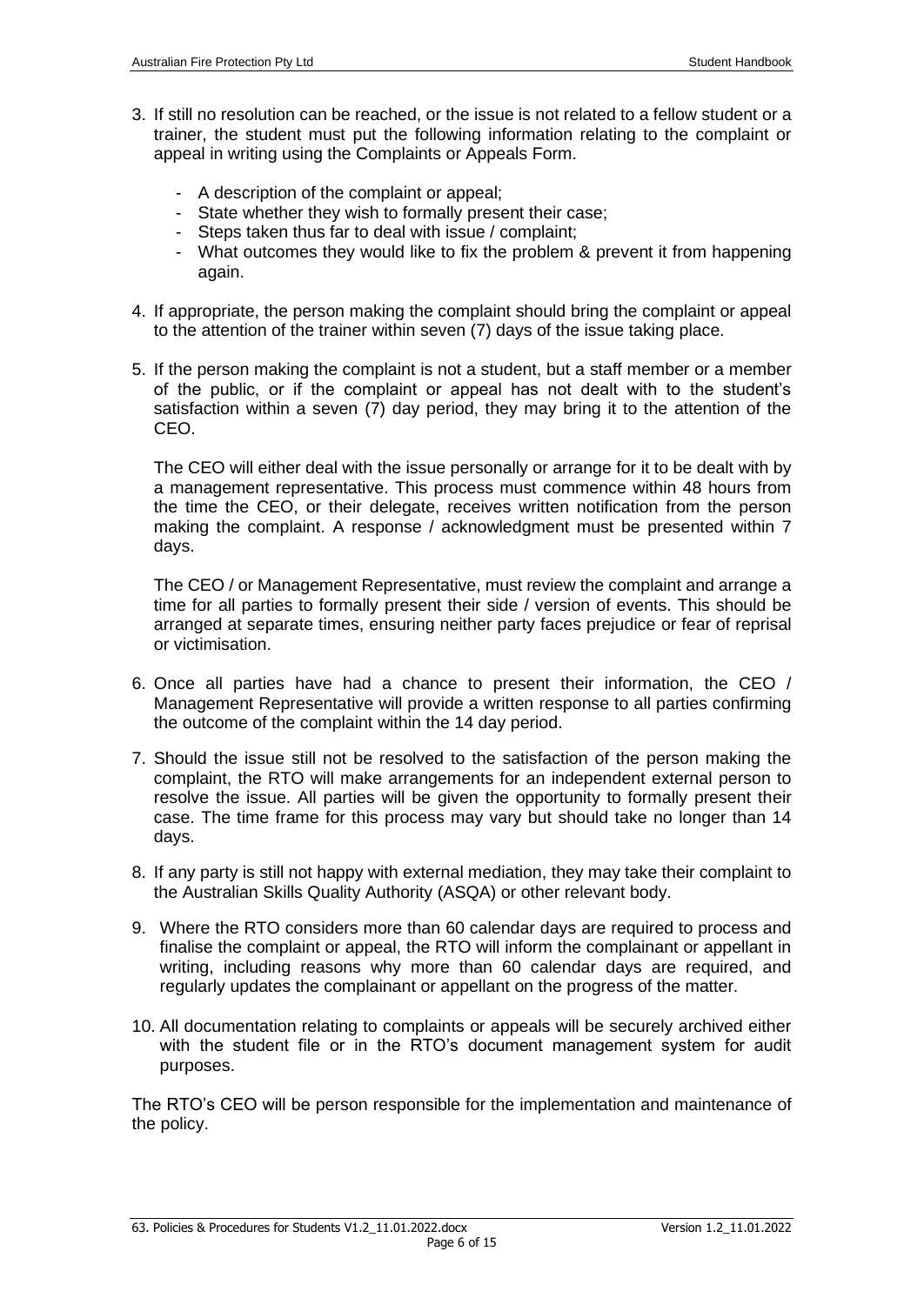#### **Appeals against Assessment Grades**

Students may appeal against a result shown on their student record / assessment and may lodge their appeal as per the "Flowchart of Assessment Appeals Procedure".

#### **Flexible Forms of Assessment**

Australian Fire Protection Pty Ltd has facilities to provide flexible forms of assessment as required for Students in proven extenuating circumstances. The student must apply in writing to the CEO with details of the circumstances. The CEO will assess the application, and the student notified in writing.

## **Access to Students Records and Participation**

Australian Fire Protection Pty Ltd is committed to providing you with accurate and current records of you participation and progress. If at any point you wish to view your student file or discuss your progress in the course, please arrange at time with your trainer or the CEO and they will be more the willing to help you.

Once you complete your course and graduate, you can contact the RTO to discuss any matter, including obtaining a reprint of your Certificate and accessing your training record. As a graduate, please do not hesitate to contact the RTO at any time.

## **Fees, Refund and Cooling Off Policy**

All fees are to be paid at the specified time, as per the course information and can only be paid by credit card or EFT. Tax Invoices will be issued as required and as an approved program, there is NO GST included in the course cost.

All students are liable for the financial commitment to the RTO however Students recently enrolled do have a cooling off period of 5 days after enrolment but before completion of the course. This is outside the RTO's refund policy.

The RTO:

- has appropriate safeguards and fair options in place for any monies paid in advance;
- guarantees once you have commenced your training / assessment, you will be provided with every opportunity to complete the course.
- will, in the event that a course is cancelled, whilst in progress, due to circumstances beyond its control, provide the student with a refund of fees on hold or offer to transfer the student to another course.
- will refund a pro rata proportion of any money paid by you and not yet used for the delivery and assessment of the course, in the event we cancel or discontinue a course.

Students who have any queries regarding eligibility for refunds should contact the CEO in the first instance.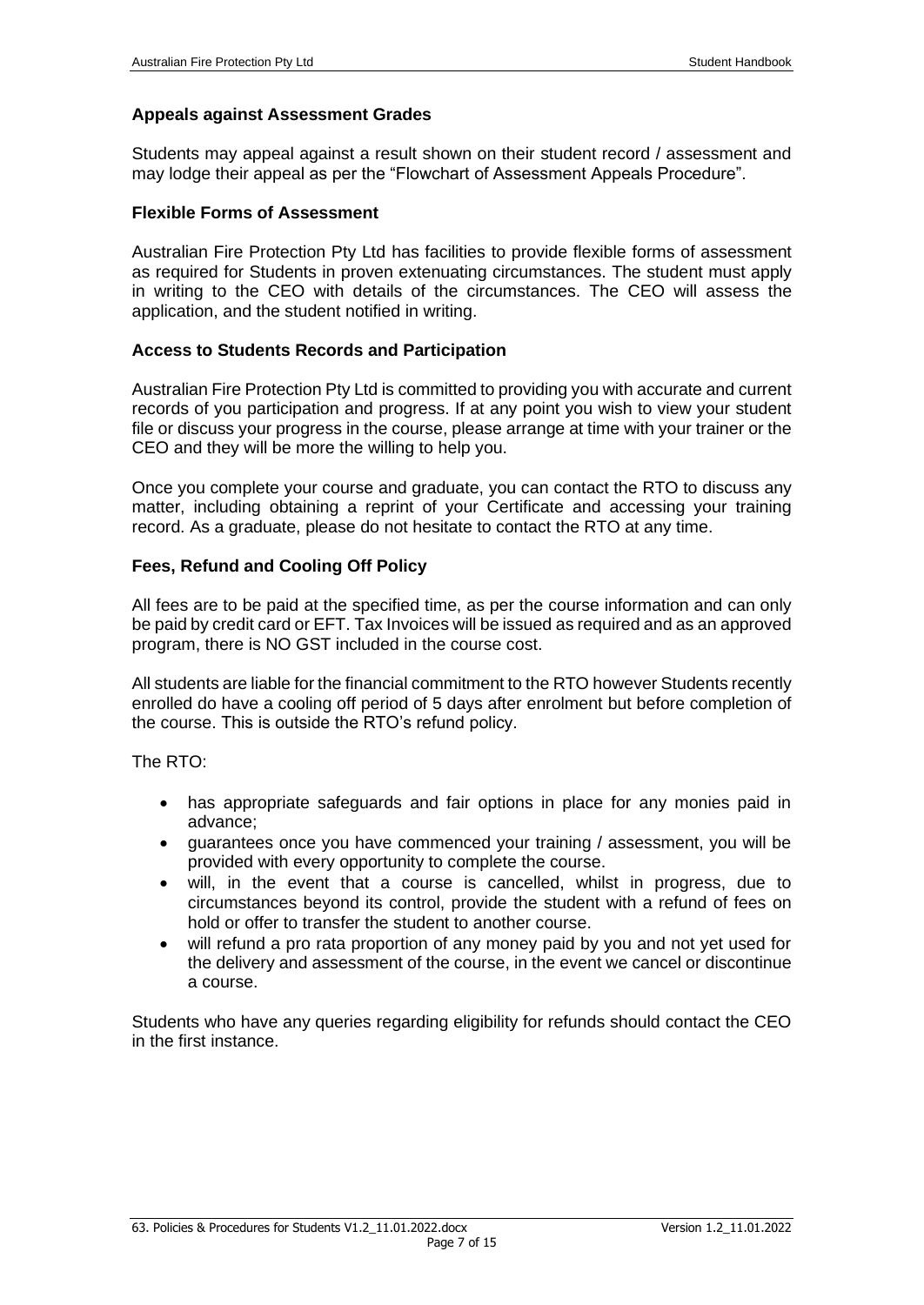## **Full Course Fees – Paid in Advance (not applicable for Short course (3 days or less or Individual Units)**

In the case where a student wishes to pay more than the application fee with their enrolment application for a full course (not short course or individual units), the amount will not exceed \$1,500.00 prior to the course commencement.

Following course commencement, Australian Fire Protection Pty Ltd may require payment of additional fees in advance from the student but only such that at any given time, the total amount required to be paid which is attributable to tuition or other services yet to be delivered to the student does not exceed \$1,500.

Australian Fire Protection Pty Ltd has appropriate safeguards and fair options in place for any monies paid in advance and that these funds are not used until courses and or units have commenced.

# **Withdrawal and Refunds – Full course (more than 3 days in length)**

If you withdraw from a Full course at least 14 calendar days prior to the commencement date, you will receive a full refund less any enrolment fees.

Should you withdraw within 14 calendar days of course commencement you will be liable for any enrolment fees and 50% of the course cost.

Should you withdraw from the course once commenced, you will forfeit all monies paid and be liable for the full course cost.

## **Withdrawal and Refunds – Short Course (3 days or less or Individual Units)**

If you are enrolled for a short course or individual unit and you withdraw prior to the commencement date you will receive a full refund unless Australian Fire Protection has been able to reschedule your training session.

Should you withdraw from the Short Course or individual unit once commenced, you will forfeit all monies paid and be liable for the cost of the course. Australian Fire Protection Staff will endeavour to reschedule you into another training session.

## **Credit for Prior Studies**

As the RTO only has units of competency on scope, Credit Transfer will not be administered by this RTO.

Learners must not be required to repeat any unit or module in which they have already been assessed as competent, unless a regulatory requirement or license condition (including industry licensing schemes) requires this. Where a learner provides suitable evidence that they have successfully completed a unit or module at any RTO, the RTO must provide credit for that unit or module. **In some cases, licensing or regulatory requirements may prevent a unit or module being awarded through a credit process. e.g. CPR and First Aid.**

Further, the RTO is not obliged to issue a statement of attainment that is achieved wholly through recognition of units and/or modules completed at another RTO or RTOs.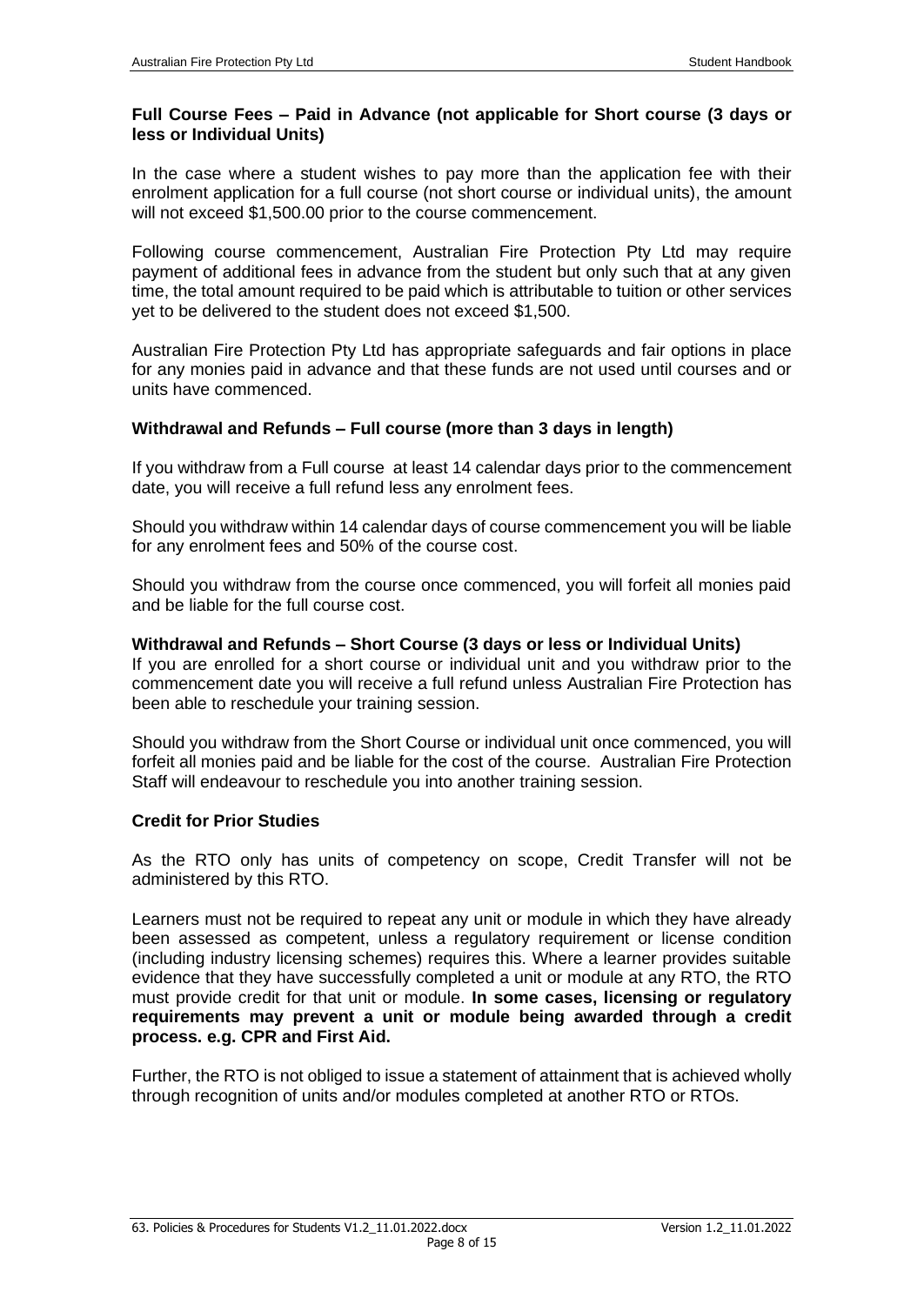*(Note that providing credit for previous studies is not a recognition of prior learning (RPL) process. RPL is a form of assessment of the competence of a person, while providing credit is recognising the equivalence of studies previously undertaken and completed successfully.)*

#### **Recognition of Prior Learning**

Australian Fire Protection will only assess you with RPL in recognition of various types of prior competencies obtained by an individual through previous or current training, work experience and / or life experience for courses that are more than 3 days.

Australian Fire Protection will recognise previous Learning for the Fire Safety Advisor course, whereby the Fire Safety qualification has been issued within the last 3 years and this will then allow students to attend the Fire Safety Advisor Refresher course. Evidence will be required from students prior to attendance of the Refresher course. If the Fire Safety Advisor qualification has expired and within 30 days of expiry, approval to attend the Fire Safety Advisor Refresher course will be made by the RTO compliance Manager. If the expiry of the Fire Safety qualification has been greater than 30 days, then the student will be required to attend the Fire Safety Advisor course (3 days).

This is inline with the Queensland Building Fire Safety Regulations 2008 subdivision 2 Section 34 (6).

The underlying principle of Recognition of Prior Learning (RPL) is that no individual / participant should be required to undertake a unit of study in a training session for which they are able to demonstrate satisfactory achievement of the required competency standard or learning outcome for entry into, and/or partial or total completion of a qualification.

This policy therefore aims to maximise the recognition of an individual's prior skills and knowledge whilst at all times maintaining the integrity and standards of the defined learning outcomes of the specific course of study.

Assessment will take place by a qualified assessor and who has the vocational competencies in the unit they are assessing the participant's competency against. To view the current procedure on the recognition of prior learning, refer to the College policy. Assessment, including for RPL, will utilise the RTO's Assessment tools.

## **Administrative Contacts**

Occasionally Students may need to consult the Trainers and or the CEO with comments, questions, suggestions or other matters. In order that we may better assist our Students, we suggest, that the student speak with his/her trainer, or the CEO.

The trainer can often assist with any individual subject problems a student may encounter. **The trainer can only** comment on his/her subject not on other subjects. The following suggestions may also be of assistance. Read all the information contained in this book thoroughly. If the required information is not found in the "Policies and Procedures for Students" refer the question to the Trainer or CEO.

## **Change of Name/Address/Telephone Number**

Upon change of name, address or telephone number, you are required to notify the RTO with the relevant information. The change must be advised in writing stating the previous address, the new address.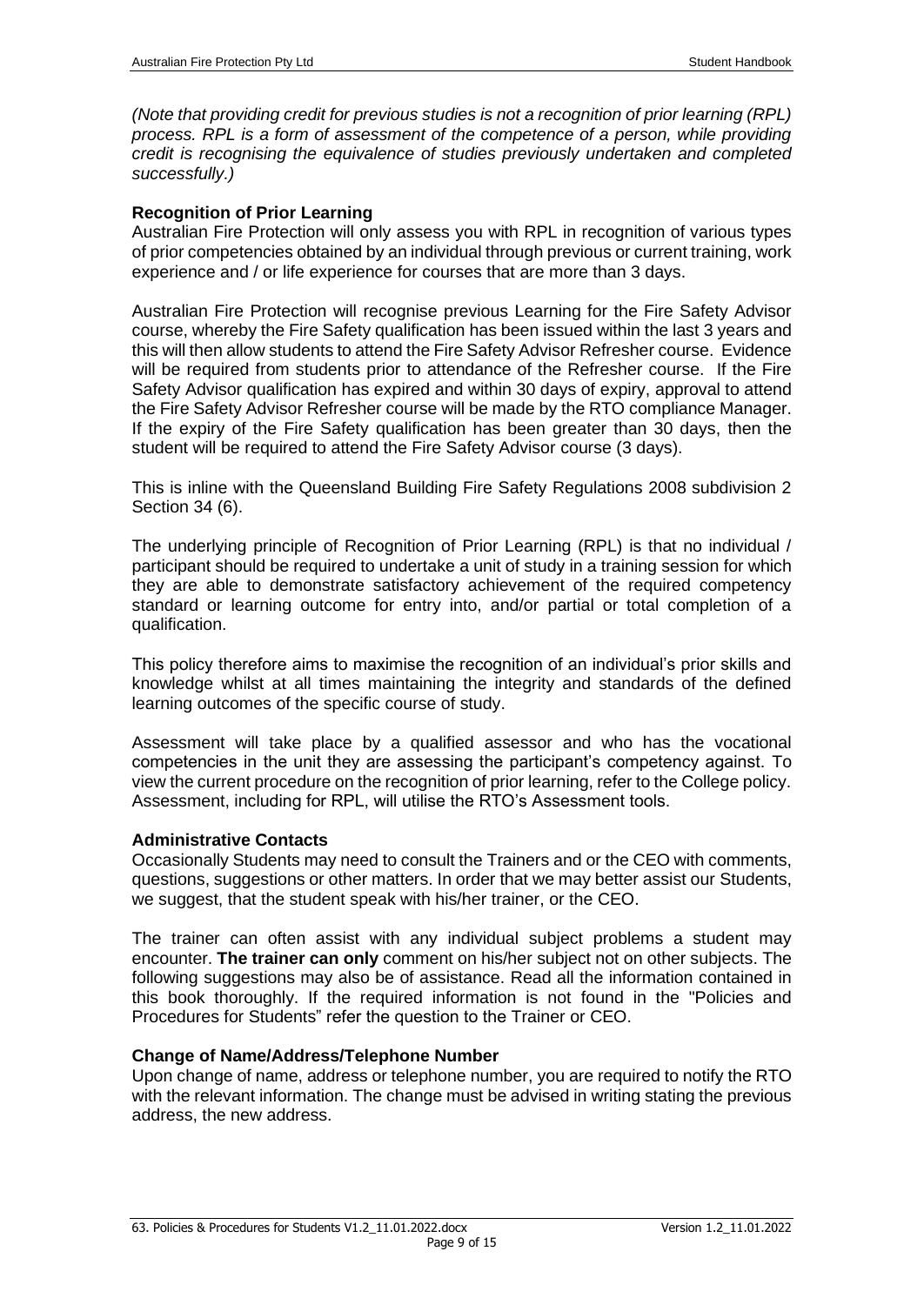#### **No responsibility will be accepted by the RTO for failure to follow the above procedure.**

#### **Medical Certificates**

All medical certificates substantiating reasons for failure to sit an assessment must be presented to the CEO. Any other medical certificates must be handed to the individual trainer for the recording of attendance.

#### **Assessment Results**

Students are notified of assessment results by their trainer at the end of each session. Assessment results will not be given to anybody other than, you, the trainer and or CEO with you your prior permission. No assessment results are issued or discussed over the telephone.

## **Academic Misconduct and Plagiarism Policy**

Academic misconduct or plagiarism occurs when a student reproduces someone else's words, ideas, or findings and present them as their own without proper acknowledgment. It includes attempts by students to cheat or act dishonestly in an examination, test, assignment, essay, or any other assessment task.

There are many forms of academic misconduct or plagiarism, including the following:

- Direct copying of sentences, paragraphs or other extracts from someone else's published work (including on the Internet and in software) without acknowledging the source;
- Paraphrasing someone else's words without acknowledging the source;
- Using facts and information derived from a source without acknowledging the source;
- Using ideas directly derived from an identifiable author without acknowledging the source;
- Producing assignments that should be their own independent work in collaboration with and/or using the work of other people (e.g. a student or tutor);
- Using the work of other members of a group project without acknowledging who contributed the work;
- Copying from another student's and / or their work;
- Submitting someone else's work as their own;
- Using a diagram from another text or the Internet as a basis for your diagram without acknowledging the source;
- Taking statistics from another source and using them in a new table or figure without acknowledgement;
- Buying an essay from the Internet or another student and submitting it as their own work;
- Making up fake quotes or sources.

Students who are found cheating or guilty of plagiarism in any form of assessment will be deemed **Not Yet Competent** for the relevant Unit of Competency on confirmation of the breach. All confirmed cases of cheating or plagiarism these are recorded on the student's file. Students will be disciplined as per the Students Disciplinary Policy.

Students found cheating will receive a formal written warning from the CEO advising that a second breach will result in the student being asked to leave to course with no refund.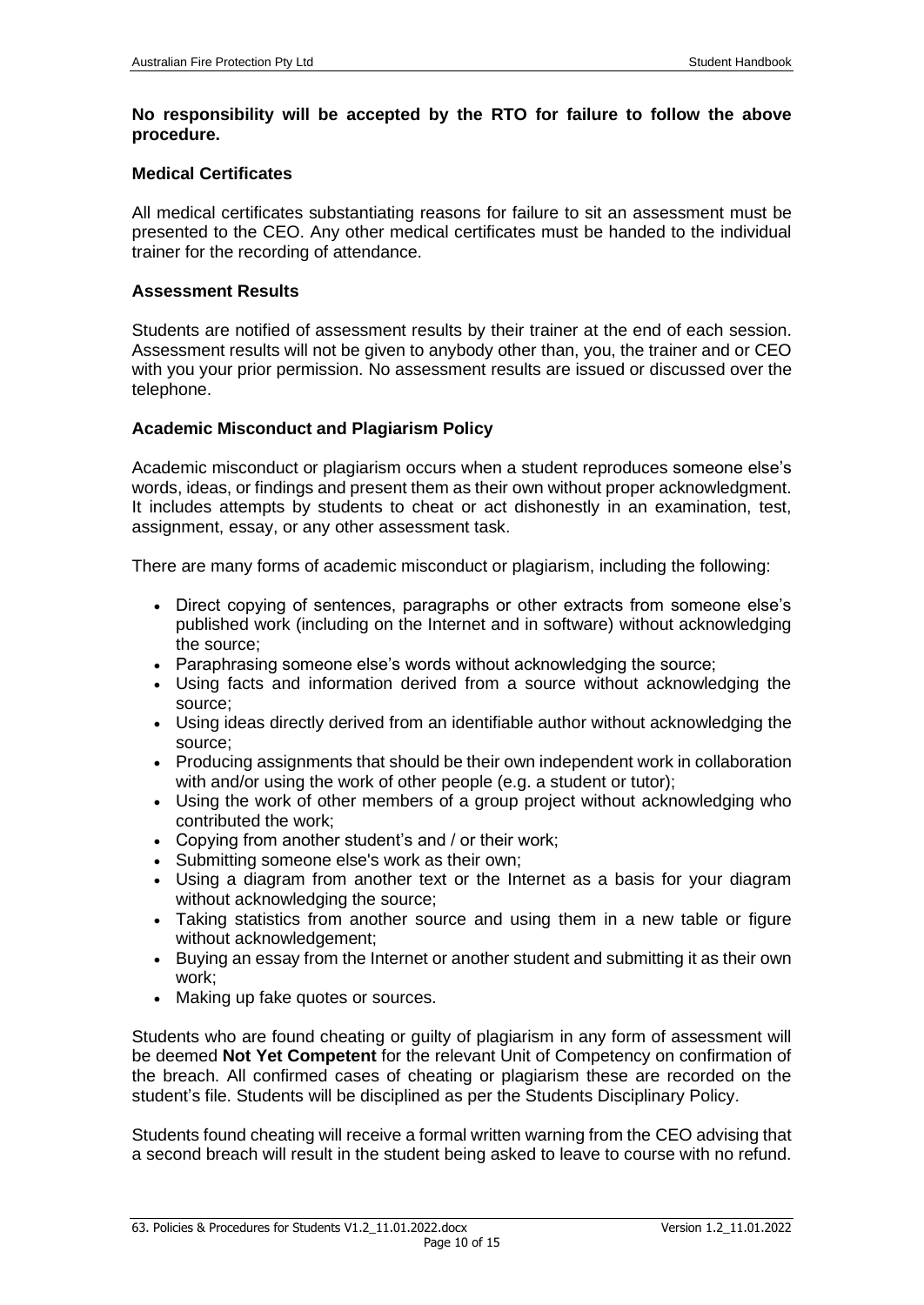#### **Student Disciplinary Policy**

The student disciplinary policy exists for the proper management of disciplinary issues.

The policy is designed to ensure fairness and objectivity and its primary function is not intended as a form of punishment but as a means of providing students with the opportunity to correct or modify their behaviour.

#### **Procedure**

The RTO seeks to promote an environment in which students develop a positive and responsible attitude towards fellow students, staff and the general work / learning environment.

When a student's behaviour conflicts with the Student Code of Conduct, disciplinary action will be taken according to the following process:

- 1. Initially, the trainer will discuss the behaviour in question with the student and add a note to the students file.
- 2. If the behaviour continues to be unacceptable the trainer arranges a meeting with the CEO, or their delegate to discuss the issue.
	- a. Details of all disciplinary warnings and/or interviews will be recorded using the communication log of the Student Database System.
	- b. The CEO, or their delegate, counsels the student on possible consequences of breaching the Student Code of Conduct.
- 3. If necessary, an action plan may be implemented for the student to abide by in cases deemed necessary by the CEO, or their delegate.
- 4. Further disciplinary problems will be addressed by the CEO, or their delegate, in consultation with the trainer.
- 5. An official warning letter will be issued by the CEO, or their delegate.

**NOTE:** The RTO reserves the right to expel students immediately depending upon the seriousness of the misconduct.

#### **Work Health and Safety Procedures**

The Organisation realises its responsibilities to Students to ensure a safe and healthy academic and working environment. The Organisation operates according to appropriate Work Health and Safety standards and procedures. First aid kits are located in the offices of the RTO. These are accessible during training if required via your trainer or administration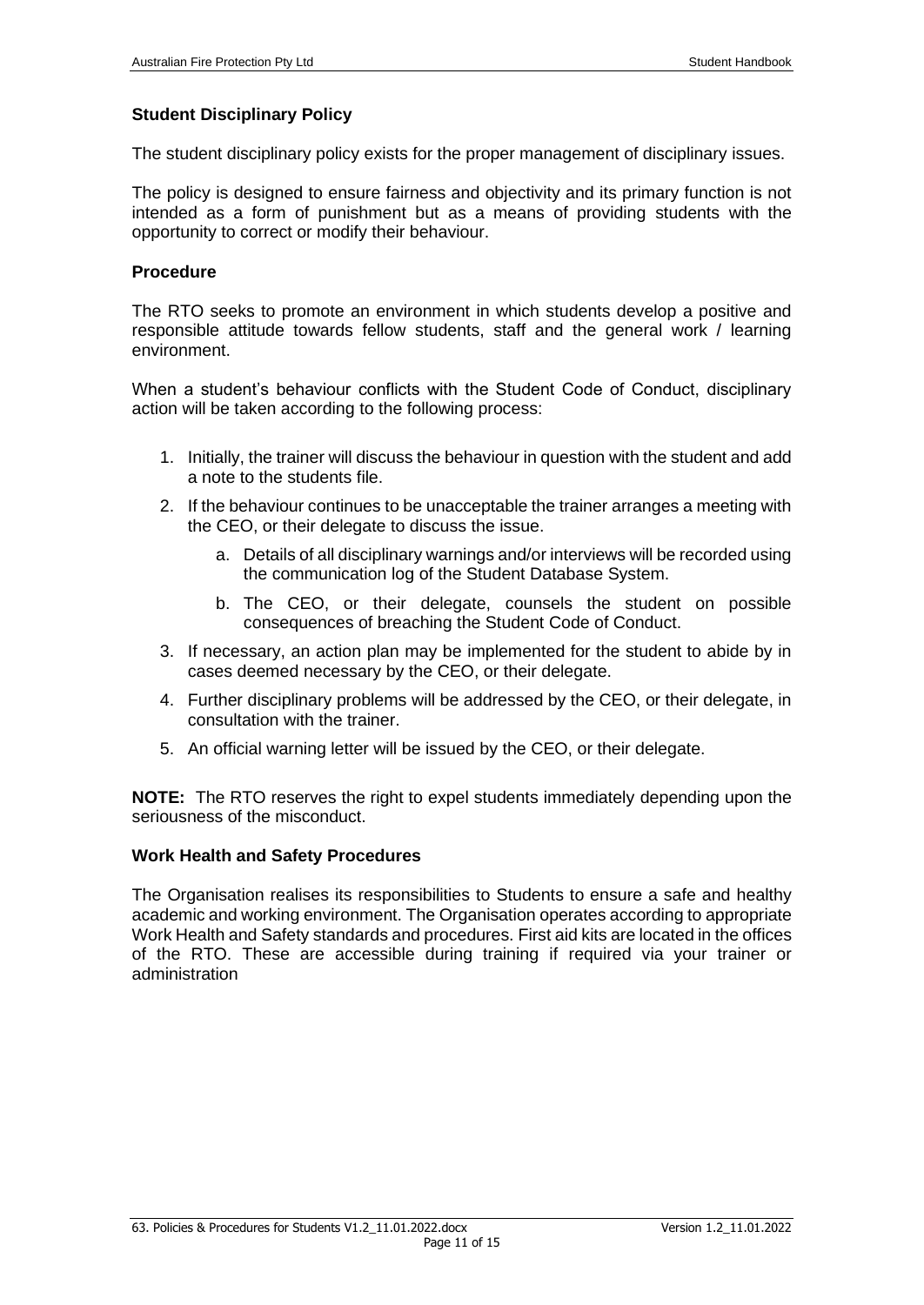# **Legislation in relation to your study**

As a student at the RTO you are required to know about your rights and responsibility in relation to various Act and Regulations that may impact on your study.

A Legislative Summary document is available from the CEO should you wish to read it. This is called the Legislative Summary QLD V1.0.

There are certain bits of legislation that you need to make yourself aware of during your course. These are (but not limited to):

#### **Commonwealth Legislation:**

- National Vocational Education and Training Regulator Act 2011
- Commonwealth Privacy Act 1988 / Privacy Amendment (Private Sector) Act 2000
- Commonwealth Sex Discrimination Act 1984
- Commonwealth Racial Discrimination Act 1975
- Commonwealth Age Discrimination Act 2004
- Commonwealth Disability Discrimination Act 1992

Copies of all legislation may be viewed and download copies off the internet at [www.austlii.edu.au](http://www.austlii.edu.au/)

## **VET Quality Framework**

The vocational education and training (VET) Quality Framework is aimed at achieving greater national consistency in the way providers are registered and monitored and in how standards in the vocational education and training (VET) sector are enforced.

Australian Fire Protection Pty Ltd will ensure the quality of the training and assessment is in line with and meets the compliance requirements specified within the Standards for Registered Training Organisations 2015, as well as the Vocational Quality Framework as a whole, and for the issuance of the AQF certification documentation.

The VET Quality Framework comprises:

- the Standards for Registered Training Organisations 2015
- the Fit and Proper Person Requirements
- the Financial Viability Risk Assessment Requirements
- the Data Provision Requirements, and
- the Australian Qualifications Framework.

## **Standards for Registered Training Organisations 2015**

The Standards for Registered Training Organisations 2015 are the standards ASQA uses to ensure nationally consistent, high-quality training and assessment across Australia's VET system. Compliance with the standards is a requirement for all ASQA registered training organisations.

The objectives of the Standards are to ensure nationally consistent, high-quality training and assessment services for the clients of Australia's vocational education and training (VET) system.

The Standards form part of the VET Quality Framework. As defined in section 3 of the Act, the VET Quality Framework is comprised of the Standards for Registered Training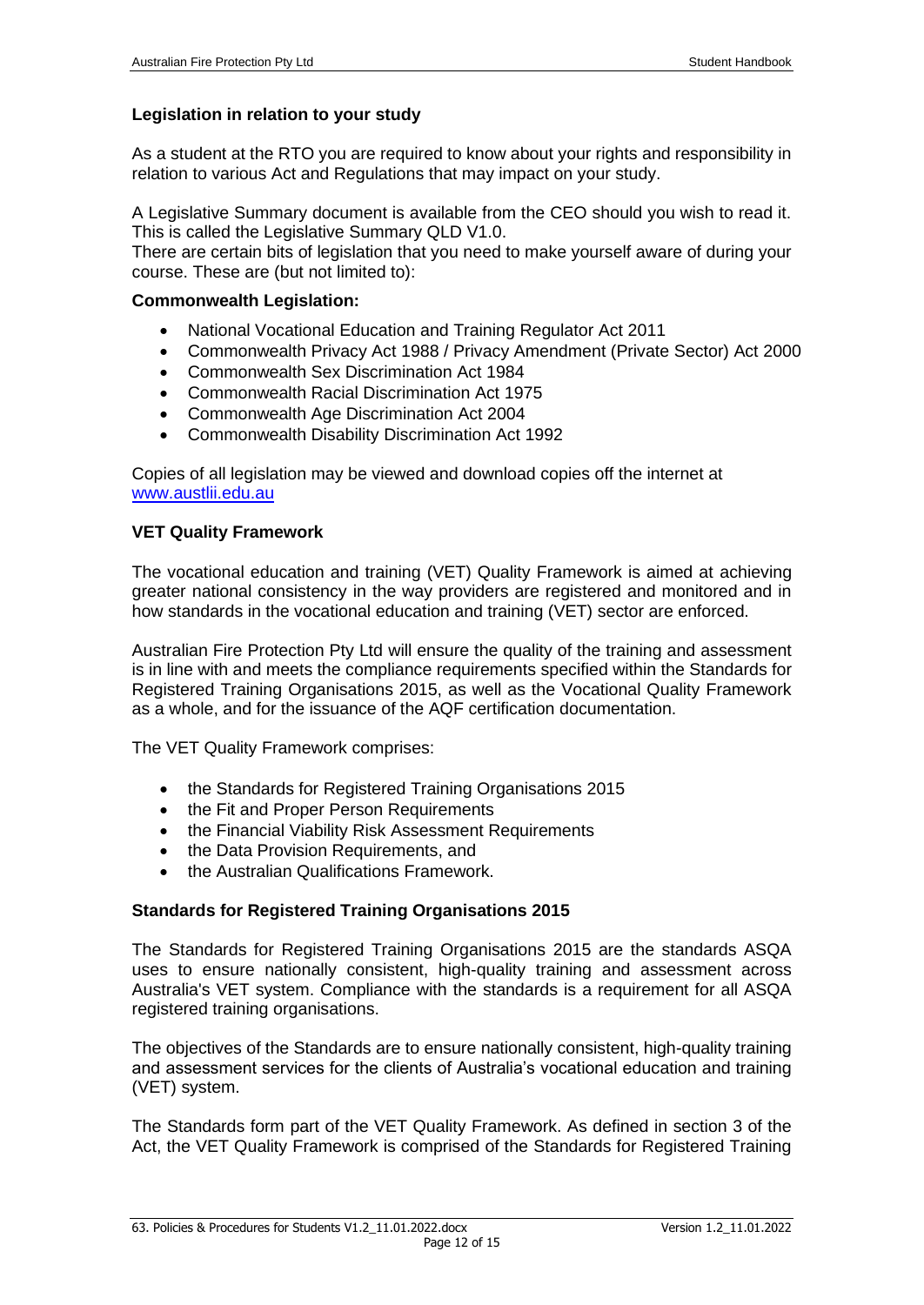Organisations 2015, the Australian Qualifications Framework, the Fit and Proper Person Requirements, the Financial Viability Risk Assessment Requirements and the Data Provision Requirements.

Paragraph 191A(1)(a) of the Act enables the Standards to incorporate the following documents as they exist from time to time:

- Australian Qualifications Framework, as published on [http://www.aqf.edu.au](http://www.aqf.edu.au/)
- Training Packages, as published on [http://training.gov.au](http://training.gov.au/)
- Nationally Recognised Training (NRT) Logo Specifications, as published on [http://www.asqa.gov.au](http://www.asqa.gov.au/)

Compliance with the Standards is a condition for all ASQA Registered Training Organisations and for applicants seeking registration under the Act.

In accordance with subsections 15(b) and 15(c) of the Legislative Instruments Act 2003 the repeal of the Standards for NVR Registered Training Organisations 2011 (F2011L01356) does not effect the previous operation of the former instrument or provision or anything duly done or suffered under the former instrument or provision or any right, privilege, obligation or liability acquired, accrued or incurred under the instrument or provision.

#### **Fit and Proper Person Requirements**

The Fit and Proper Person Requirements are designed to ensure that key registered training organisation (RTO) personnel have the characteristics and principles necessary to ensure the delivery of high-quality services and outcomes for VET graduates.

These requirements are set to protect and inspire confidence in the VET system, and to safeguard Australia's reputation as a premier provider of VET (both locally and internationally).

The Fit and Proper Person Requirements determine standards of behaviour by individuals who are in a position to influence an RTO's management.

Learn more: [Frequently asked questions—Fit and Proper Person requirements](http://www.asqa.gov.au/faqs/frequently-asked-questions.html#becoming-an-rto/can-i-apply-for-rto-registration-if-f-i-have-been-convicted-of-an-offence-against)

## **Financial Viability Risk Assessment Requirements**

The Financial Viability Risk Assessment Requirements ensure that organisations can demonstrate their financial viability to deliver high-quality training to VET students.

More on meeting your [financial viability requirements](http://www.asqa.gov.au/vet-registration/apply-for-registration/demonstrate-financial-viability.html)

#### **Data Provision Requirements**

The Data Provision Requirements 2012 ensure RTOs provide ASQA with a range of accurate and complete data about their business and operations.

These requirements allow ASQA to identify trends and risks within the industry, and to further monitor and improve Australia's word-class VET system.

The Data Provision Requirements also ensure ASQA has a record of all student records, qualifications and statements of attainment.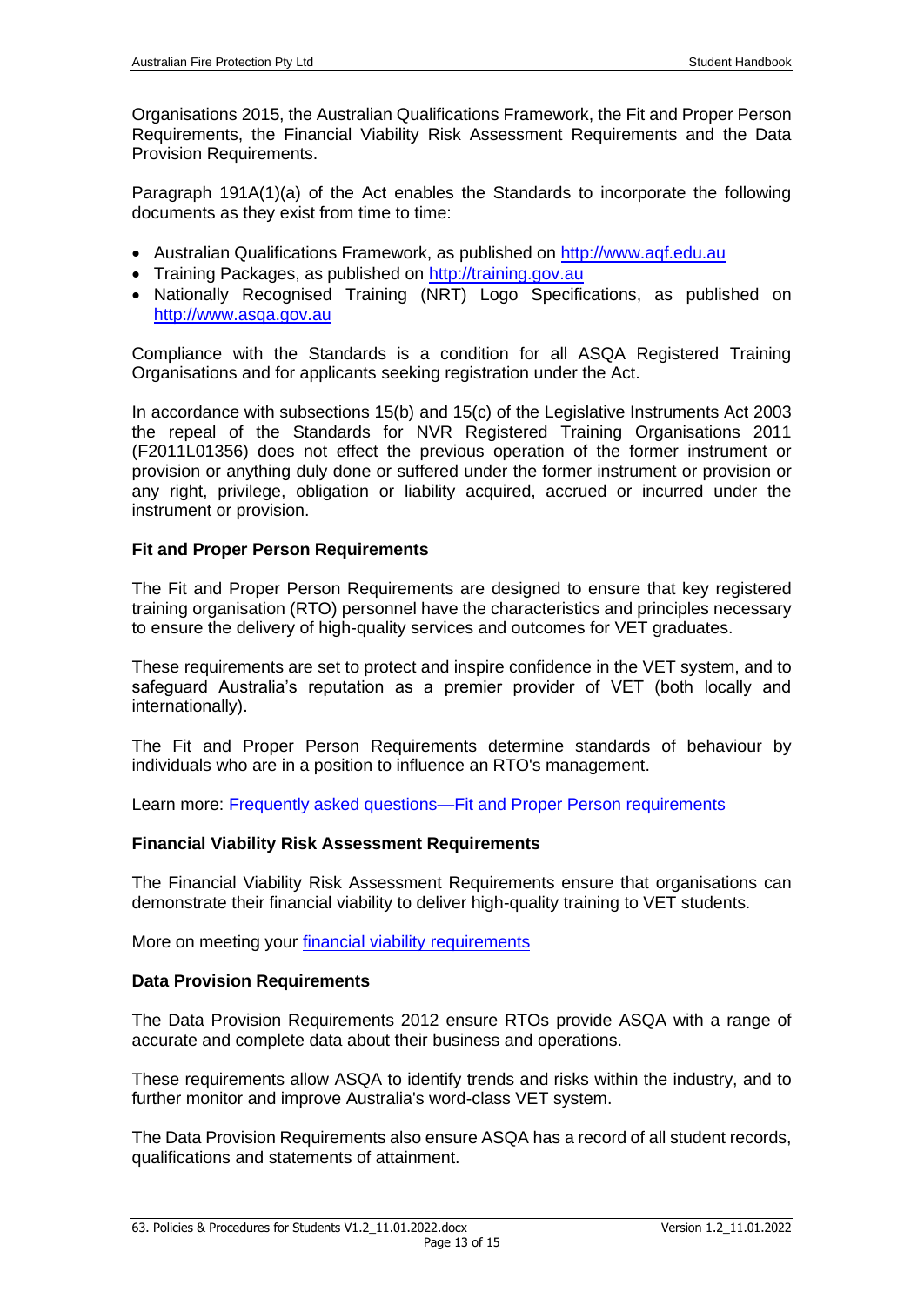## **Australian Qualifications Framework**

The [Australian Qualifications Framework \(AQF\)](http://www.aqf.edu.au/) establishes the quality of Australian qualifications.

The AQF is the national policy for regulated qualifications in the Australian education and training system. It incorporates the quality assured qualifications from each education and training sector into a single comprehensive national qualifications framework.

Understand the requirements of the AQF: the AQF [Second Edition November](http://www.aqf.edu.au/wp-content/uploads/2013/05/AQF-2nd-Edition-January-2013.pdf) 2013 provides the complete set of AQF policies and objectives and information about the governing and monitoring arrangements for the AQF. Implementation arrangements for the revised AQF are also included.